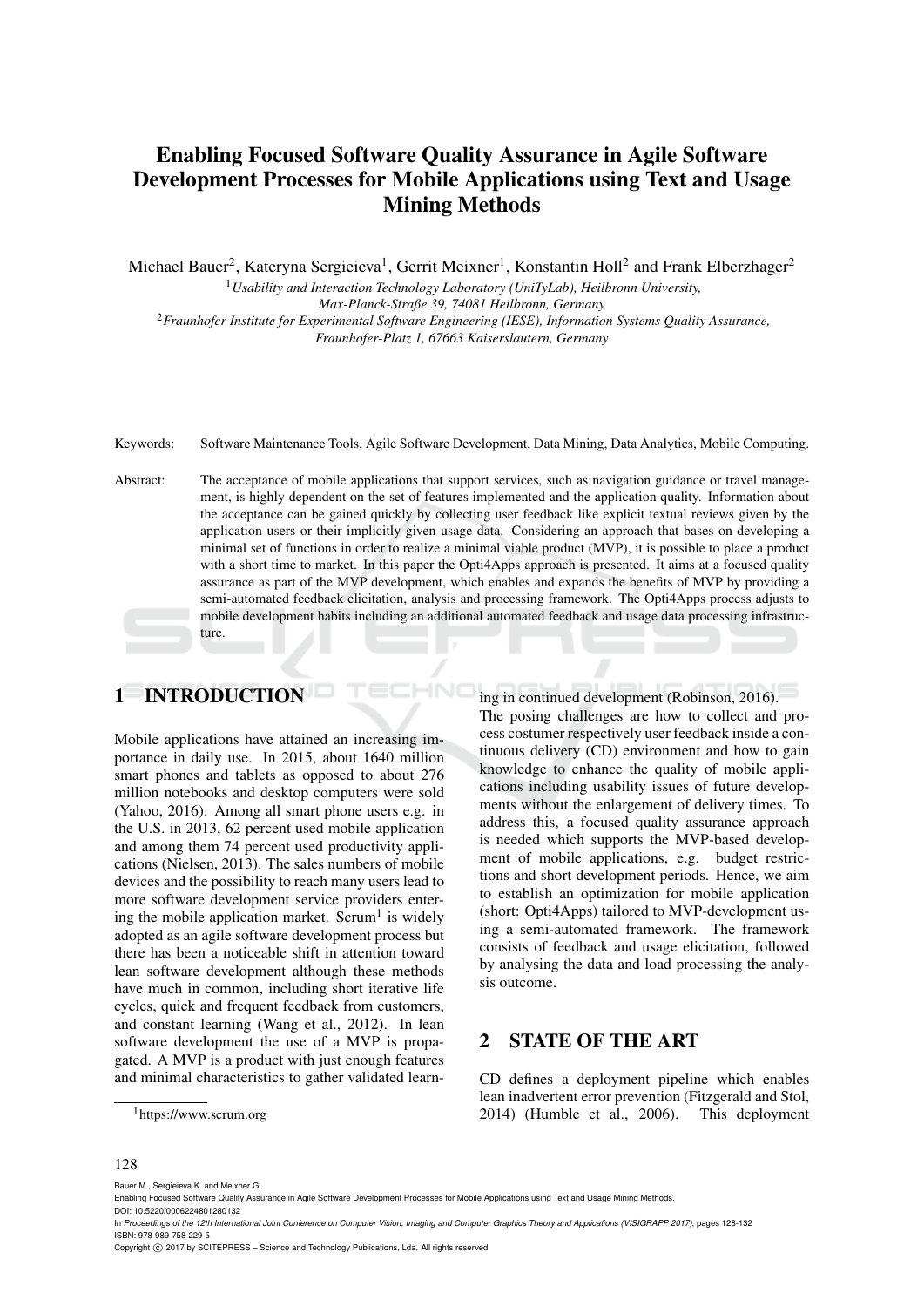pipeline comprises visibility including all aspects of the delivery system like building, deploying, testing, and releasing which are visible to every member of the team to promote collaboration. This supplies feedback as team members learn of problems when they occur so that they are able to fix them as quickly as possible. It includes permanent deployment through a fully automated process to install and release any version of the software to any environment (Duvall, 2012). Beyond CD, the principle of development and operations (DevOps) is a development methodology that bridges the gap between software development and IT operations, emphasizes collaboration, also emphasizes continuous delivery and quality assurance (Jabbari et al., 2016). Lean software development defines seven principles (Poppendieck and Poppendieck, 2003):

- *Eliminate waste*: Everything not adding value to the customer is waste and has to be eliminated.
- *Amplify learning*: Software development based on iterations empowers a continuous learning process.
- *Decide as late as possible*: Delaying decisions as much as possible until they can be made based on facts.
- *Deliver as fast as possible*: A sooner delivery of the product without major defects enables immediate feedback which can be incorporated into the next iteration. AND
- *Empower the team*: The development team takes care of what actions might be taken and suggests improvements.
- *Build integrity in*: The product must not look like a collection of small solutions, but as one integral system.
- *See the whole*: Not sub-optimizing to get the details right, but considering the system as a whole empowers to adapt to project changes.

The paradigms of lean development, DevOps and CD depend on fast deployment to gain knowledge about the product. Therefore automation and constant monitoring of the deployment pipeline is required (Hasselbring, 2015). Regarding automating the deployment pipeline many tools already exist. Jenkins<sup>2</sup> can be used for automated builds, unit- and acceptance tests, static and dynamic code analysis by using a common code basis from a version control system (VCS) like Git<sup>3</sup>. JMeter<sup>4</sup> can be used for load and performance

tests. Puppet<sup>5</sup> is a DevOps tool, that treats infrastructure as code (IaC), collaboration between development, operation, information security and networking. Beside this, web analytic tools like Google Analytics<sup>6</sup> and Piwik<sup>7</sup> are also used in mobile applications.

Despite of all those automation tools, some tasks are still accomplished manually, especially in the area of usability. The ISO 9241-210 defines a humancentred design (HCD) process where the user is involved in every step of the process and provides feedback constantly (ISO, 2011). Common methods are used during this process, e.g. interviews, heuristic evaluation, usability tests, and are defined in ISO/TR 16982 and are executed by usability experts manually (ISO, 2002). Feedback can be elicited with applications like iRequire (Seyff et al., 2010) and ConTexter (Gärtner and Schneider,  $2012$ ) where large groups of users are able to describe requirements and requests. Providers like UserVoice<sup>8</sup> combine the feedback of an application with a bug tracker. These solutions assume that stakeholders have the intrinsic motivation to contribute their problem descriptions. Appsee's $9$ mobile analytics platform provides in-depth analysis of users' behavior. It provides dwell times on screens, as well as touch heat maps, recordings of the usage, navigation diagrams and tracking of clicks and other events. This usage data can be acquired in a similar way to classify usability and failure patterns. Based on the classification, a focused quality assurance method for mobile applications increases the effectiveness of finding failures of mobile applications during testing (Holl and Vieira, 2015).

# 3 VISION

The Opti4Apps approach is based on a semi- /automated elicitation and analysis of mobile application data. On the one hand data is collected within the mobile device, e.g. from sensors, user interactions, or device-resident sources like log files. On the other hand data is collected from software stores, e.g. Google Play Store<sup>10</sup> or App Store<sup>11</sup>, and user forums where explicit feedback is given. The idea is to identify failure patterns using data mining and natural language processing methods in a mobile application.

<sup>2</sup>https://jenkins.io

<sup>3</sup>https://git-scm.com

<sup>4</sup>http://jmeter.apache.org

<sup>5</sup>https://puppet.com

<sup>6</sup>https://www.google.de/analytics/index.html

<sup>7</sup>https://piwik.org

<sup>8</sup>https://www.uservoice.com/

<sup>9</sup>https://www.appsee.com/

<sup>10</sup>https://play.google.com/store

<sup>11</sup>https://itunes.apple.com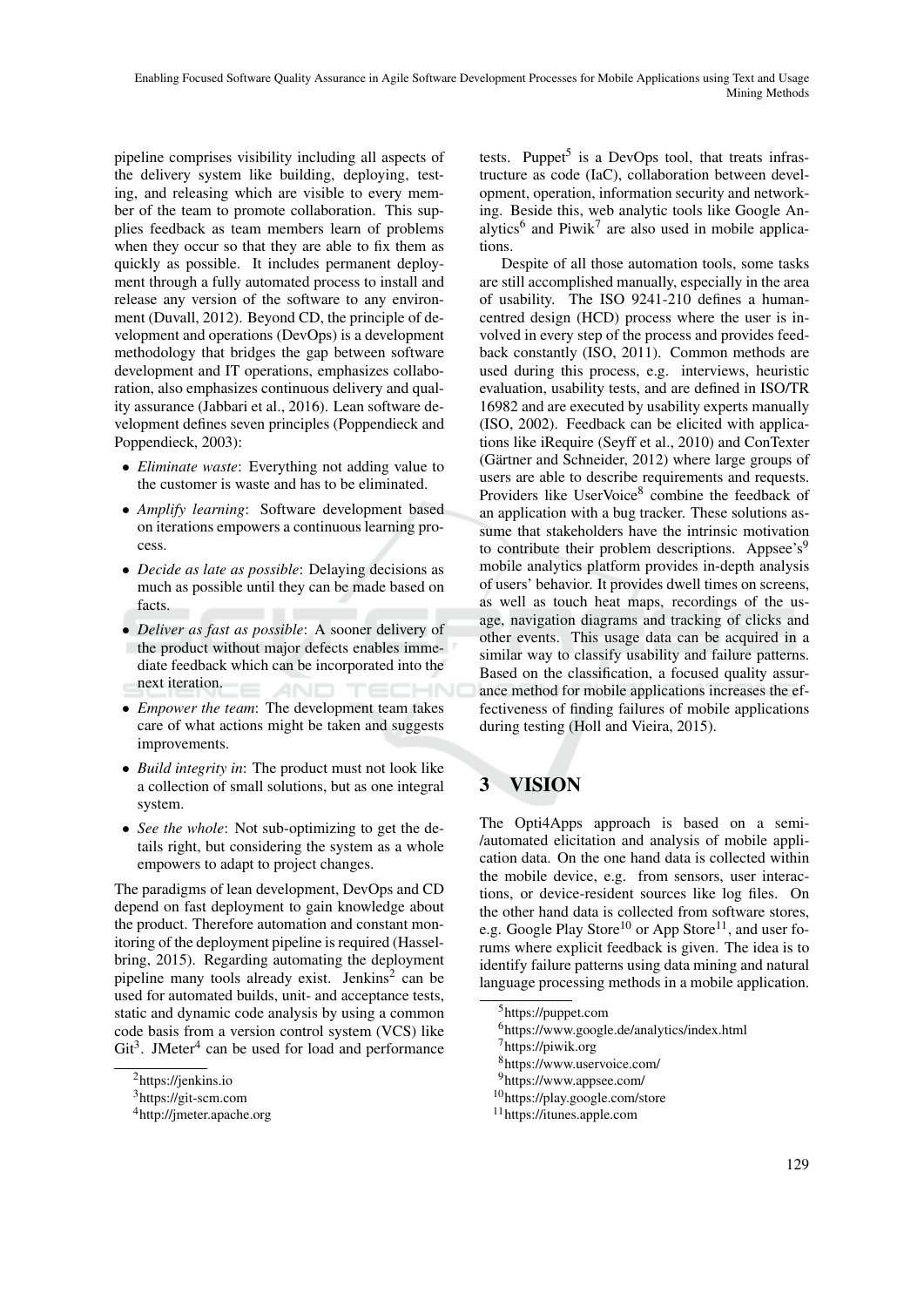

Figure 1: Overview of the Opti4Apps approach.

Analysing these patterns is intended to speed the development process, allowing problems to be identified and rectified quicker. Thus, it can provide a baseline for the effective further development as well as the focused quality assurance. This can mean using the new knowledge to guide the test manager during the inspection of the requirements specification as well as the testing of the mobile application. It can also mean identifying user groups that have problems with a specific task within the application. This can be useful information for a usability engineer. Figure 1 shows an overview of the Opti4Apps approach. In the first iteration the mobile application is delivered to the users as a MVP. An agent collects feedback and sends it to the Opti4Apps backend. The frontend presents the processed information. The test manager uses this information to plan and execute quality assurance tasks. After that an optimized version of the mobile application is delivered to the users again.

The recognition of the Opti4Apps depends on the degree it is encouraging mobile development habits. It is also important not to enlarge the tasks of the development teams with additional configuration overhead. That is why the knowledge discovery has to be automated. As already mentioned in the introduction, agile development is widely adopted. Figure 2 describes a process that encapsulates an automated feedback cycle and knowledge discovery infrastructure for mobile applications. Following the DevOps methodology it should be provided as IaC. It is based on a CD approach presented in the research of Krusche and Alperowitz (Krusche and Alperowitz, 2014). In software development, requirements are stored in an issue tracker like  $JIRA^{12}$ . The developers who are responsible for the requirements write code and commit it to a VCS like Git. A continuous integration server performs checkouts of the latest version and runs automated builds, tests, and generates reports. A prod-



Figure 2: Overview of the Opti4Apps process.

uct owner releases a version to a delivery server. This can either be software repositories like the Google Play Store, the App Store or self-hosted repositories. Sometimes services like TestFlight<sup>13</sup> and Hock $eyApp<sup>14</sup>$  are used for beta testing purposes. The user downloads the mobile application to his device from the delivery server. The usage data is collected by an agent attached to the mobile application. It is spatiotemporal time series data containing a set of measured points. The measurements can be divided in device specific data like the android version, sensor data like GPS location, and application specific data like event names. All that data is stored in a data warehouse. Clickstreams are extracted from the usage data and used for classification and clustering of tasks and user groups. Data from the development tools is also captured in the data warehouse to ensure traceability of a failure pattern to issues, versions, or even development branches. A combination of data mining methods like outlier analysis, clustering, and classification are used to identify failure and usage patterns. In addition to that explicit feedback from users is scraped from the delivery server respectively the Google Play Store, the App Store, and user forums. Natural language processing methods like topic models are used to identify additional failure patterns. If e.g. a group of words like failure, problem, etc. occurs often with words like network a resulting topic may indicate network problems. The frontend of the approach is an analytics tool which is observed by the product owner. Based on the analytics, the product owner takes action for the next iteration. The analytics tool helps the product owner to make decisions based on data and consult the right expert, e.g. a usability engineer or a test manager. Findings can also be stored to the issue tracker for improvements in the next iteration of the development.

<sup>12</sup>https://de.atlassian.com/software/jira/agile

<sup>13</sup>https://developer.apple.com/testflight

<sup>14</sup>https://hockeyapp.net/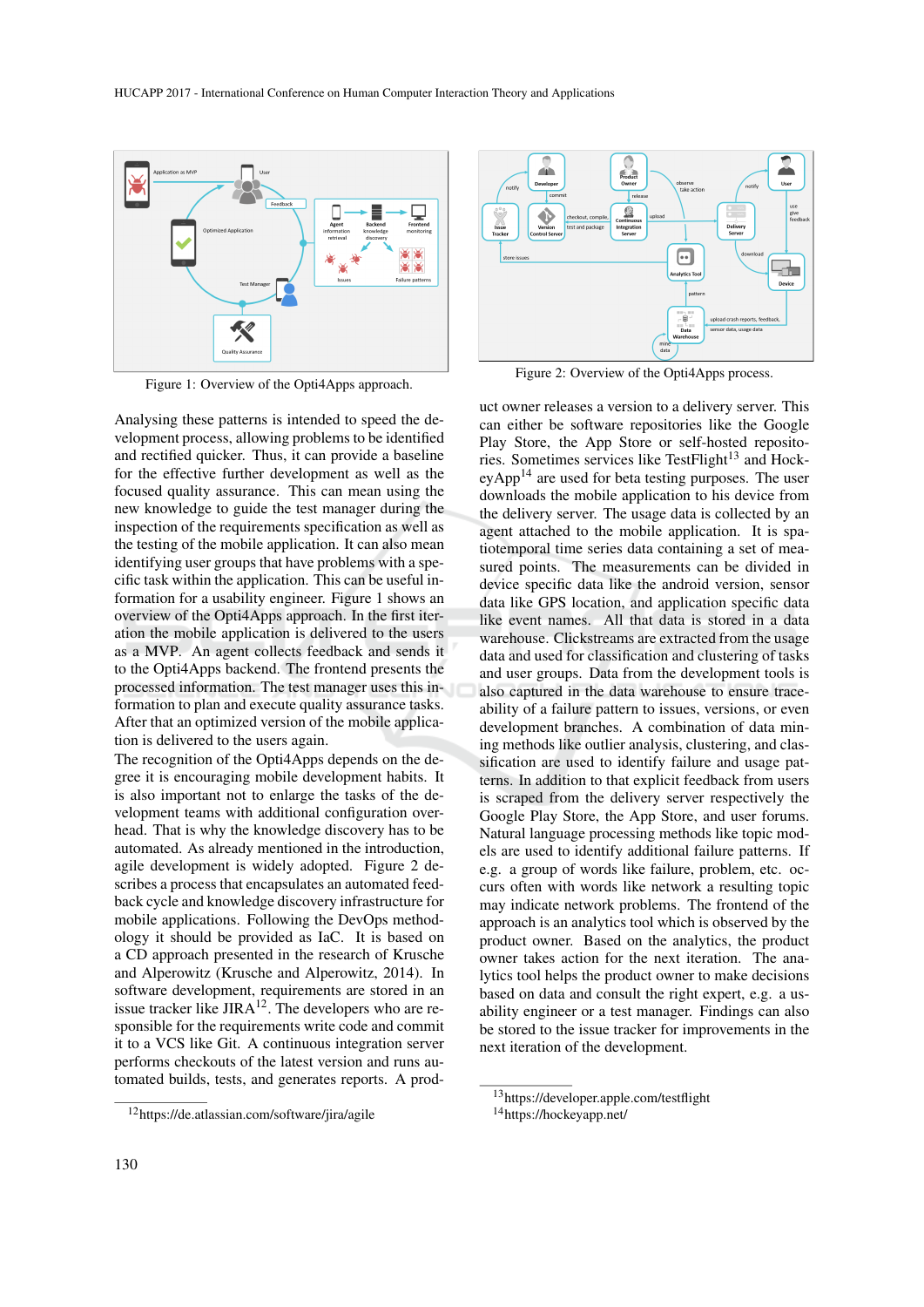Enabling Focused Software Quality Assurance in Agile Software Development Processes for Mobile Applications using Text and Usage Mining Methods

## 4 CONCLUSIONS

Opti4Apps implements and extends the benefits of an MVP development by developing and using a framework based on the automatic elicitation and analysis of feedback as well as using an effective and efficient quality assurance methodology. In contrast to classical development this enables quicker delivery times and early feedback from users. With Opti4Apps this feedback is automatically processed in a systematic way to identify failure patterns. Those patterns define connections of typical failure causes with their common impacts. In addition to that using cluster analysis of failure patterns the approach is capable of finding user groups with similar problems. In future work finding user groups and segmentation of user tasks by analyzing clickstream data will be done. One challenge here is to label and to distinguish tasks. To solve this it is planned to use data fusion between development tools and clickstream data to interconnect e.g. issue, class, and function names with user interaction event data collected from an agent inside the mobile. Insights about efficiency and effectiveness on tasks also allow conclusions about the usability of the mobile application. Another challenge is to identify user groups based on the clickstream data when no other user data is available. A promising idea is to group users based on behavioral pattens within the application. In parallel developing a concept to protect the privacy of end users is mandatory. With Opti4Apps, lean principles can be applied to the software development of mobile applications. The framework supports amplified learning by iterations including immediate and structured feedback. The outlined process makes fast deliveries possible and enables late decisions based on reasonable data. Concerning this, the elicitation of relevant information with respect to the user's behavior should be automated as much as possible. Further more, the feedback and insights from one development can be reused in parallel or subsequent development.

### ACKNOWLEDGEMENTS

The research described in this paper was performed in the project  $Opti4Apps<sup>15</sup>$  - Optimization for mobile applications (grant no. 01FJ15133) of the German Federal Ministry of Education and Research.

#### REFERENCES

- Duvall (2012). Continuous delivery. http://www.dccia.ua.es/dccia/inf/asignaturas/MADS/ lecturas/10 Continuous Delivery Dzone Refcardz.pdf. Accessed on 2016-11-7.
- Fitzgerald, B. and Stol, K.-J. (2014). Continuous software engineering and beyond: Trends and challenges. In *Proceedings of the 1st International Workshop on Rapid Continuous Software Engineering*, RCoSE 2014, pages 1–9, New York, NY, USA. ACM.
- Gärtner, S. and Schneider, K. (2012). A Method for Prioritizing End-user Feedback for Requirements Engineering. In *Proceedings of the 5th International Workshop on Co-operative and Human Aspects of Software Engineering*, CHASE '12, pages 47–49, Piscataway, NJ, USA. IEEE Press.
- Hasselbring (2015). Devops: Softwarearchitektur an der schnittstelle zwischen entwicklung und betrieb. In *GI-Fachtagung Architekturen 2015*.
- Holl, K. and Vieira, V. (2015). Focused quality assurance of mobile applications: Evaluation of a failure pattern classification. In *41st Euromicro Conference on Software Engineering and Advanced Applications, EUROMICRO-SEAA 2015, Madeira, Portugal, August 26-28, 2015*, pages 349–356.
- Humble, J., Read, C., and North, D. (2006). The deployment production line. In *Proceedings of the Conference on AGILE 2006*, AGILE '06, pages 113–118, Washington, DC, USA. IEEE Computer Society.
- ISO (2002). *Ergonomics of human-system interaction - Usability methods supporting human-centred design; ISO/TR 16982:2002*. ISO International Organization for Standardization.
- ISO (2011). *Ergonomics of human-system interaction Part 210: Human-centred design for interactive systems; ISO 9241-210:2010*. ISO International Organization for Standardization.
- Jabbari, R., bin Ali, N., Petersen, K., and Tanveer, B. (2016). What is devops?: A systematic mapping study on definitions and practices. In *Proceedings of the Scientific Workshop Proceedings of XP2016*, XP '16 Workshops, pages 12:1–12:11, New York, NY, USA. ACM.
- Krusche, S. and Alperowitz, L. (2014). Introduction of continuous delivery in multi-customer project courses. In *Companion Proceedings of the 36th International Conference on Software Engineering*, ICSE Companion 2014, pages 335–343, New York, NY, USA. ACM.
- Nielsen (2013). The mobile consumer: A global snapshot. http://www.nielsen.com/content/dam/corporate/uk/en/ documents/Mobile-Consumer-Report-2013.pdf. Accessed on 2016-11-02.
- Poppendieck, M. and Poppendieck, T. (2003). *Lean Software Development: An Agile Toolkit: An Agile Toolkit*. Addison-Wesley.
- Robinson, F. (2016). Minimum viable product. http://www.syncdev.com/minimum-viable-product/. Accessed on 2016-11-02.
- Seyff, N., Graf, F., and Maiden, N. (2010). Using mobile RE tools to give end-users their own voice. In

<sup>15</sup>http://www.opti4apps.de